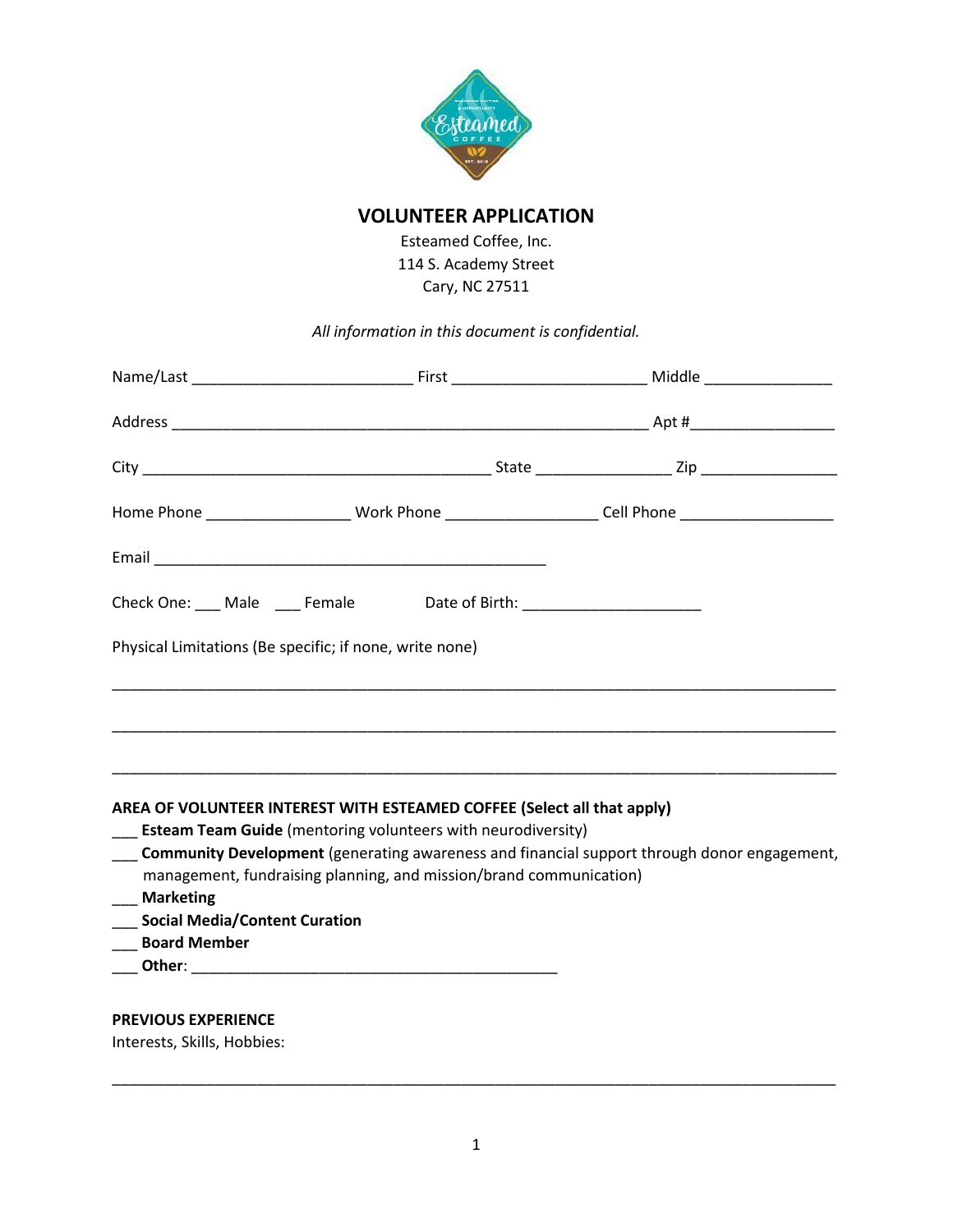Clubs, Organizations you belong to:

| <b>EMPLOYMENT HISTORY</b>                                   |  |                                                                                                                                                                                                                                                                                                                                                                                                                                                                                                                             |  |  |  |
|-------------------------------------------------------------|--|-----------------------------------------------------------------------------------------------------------------------------------------------------------------------------------------------------------------------------------------------------------------------------------------------------------------------------------------------------------------------------------------------------------------------------------------------------------------------------------------------------------------------------|--|--|--|
|                                                             |  |                                                                                                                                                                                                                                                                                                                                                                                                                                                                                                                             |  |  |  |
| <b>AVAILABILITY</b>                                         |  |                                                                                                                                                                                                                                                                                                                                                                                                                                                                                                                             |  |  |  |
|                                                             |  | Hours per week/month _______________________________Preferred days _________________________________                                                                                                                                                                                                                                                                                                                                                                                                                        |  |  |  |
| IN CASE OF EMERGENCY, PLEASE NOTIFY                         |  |                                                                                                                                                                                                                                                                                                                                                                                                                                                                                                                             |  |  |  |
|                                                             |  |                                                                                                                                                                                                                                                                                                                                                                                                                                                                                                                             |  |  |  |
|                                                             |  |                                                                                                                                                                                                                                                                                                                                                                                                                                                                                                                             |  |  |  |
| <b>CRIMINAL HISTORY</b><br>pending against you? __ Yes __No |  | Have you ever been convicted of a misdemeanor or felony, or are any misdemeanor or felony charges<br>If yes, please explain below. (Note: Answering yes will not automatically prohibit individuals from becoming                                                                                                                                                                                                                                                                                                           |  |  |  |
|                                                             |  | volunteers, but will be considered with respect to time, circumstances, seriousness and relationship to volunteer<br>responsibilities. Some volunteer positions may require a background check. If you are selected for one of those<br>assignments, you will be provided with a separate criminal background check authorization form.)                                                                                                                                                                                    |  |  |  |
|                                                             |  | My signature below certifies that all statements made on this application are true, complete and correct<br>to the best of my knowledge and belief. I understand these statements are subject to verification. I<br>understand that falsification on this application can disqualify me from consideration or result in my<br>volunteer services being denied. Furthermore, my signature below provides my authorization to<br>Esteamed Coffee, Inc. to conduct reference checks to determine my suitability for placement. |  |  |  |

\_\_\_\_\_\_\_\_\_\_\_\_\_\_\_\_\_\_\_\_\_\_\_\_\_\_\_\_\_\_\_\_\_\_\_\_\_\_\_\_\_\_\_\_\_\_\_\_\_\_\_\_\_\_\_\_\_\_\_\_\_\_\_\_\_\_\_\_\_\_\_\_\_\_\_\_\_\_\_\_\_\_\_\_\_

I hereby release all parties from any liability for furnishing this information.

| Signature of Applicant |  |  |
|------------------------|--|--|
|                        |  |  |